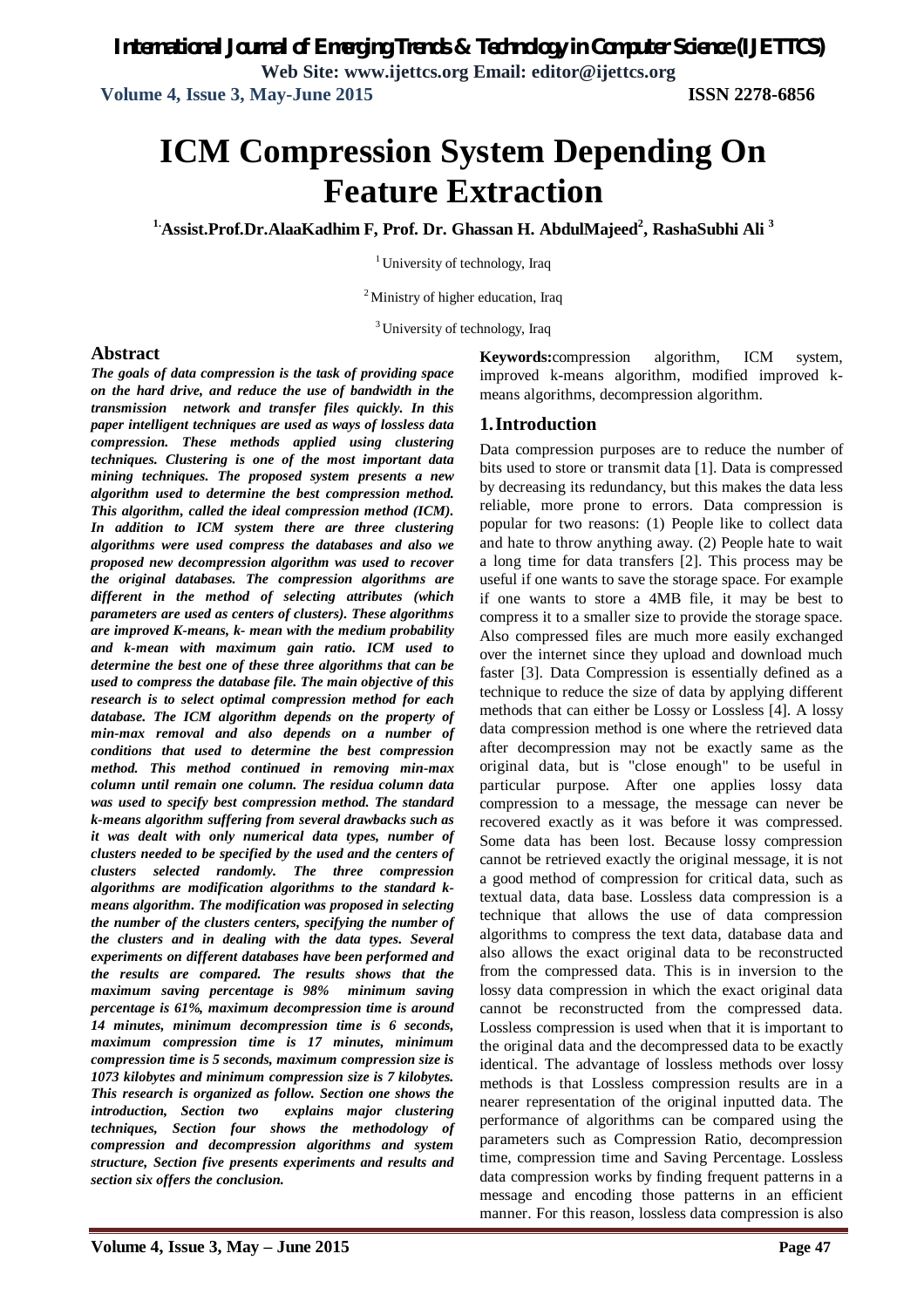**Volume 4, Issue 3, May-June 2015 ISSN 2278-6856**

referred to as redundancy reduction. Because redundancy reduction is dependent on patterns in the message, it does not work well on random messages. Lossless data compression is ideal for text [3].

### **2.Clustering Algorithms**

Huge amounts of data are around us in our world, raw data that is mainly intractable for human or manual applications. So, the analysis of such data is now a necessity. The World Wide Web (WWW), business related services, and networks for science or engineering, among others, are continuously generating data in exponential growth since the development of powerful storage and connection tools. This enormous data growth does not easily allow to useful information to be extracted automatically. Data mining (DM) It is an important process where the methods are used to extract valid data patterns. Many people distinguish DM as synonym for the Knowledge Discovery in Databases (KDD) process, while others see DM as the main steps of KDD[5]. This section discusses the problems, assumptions and requirements of majoring clustering algorithms; this section focuses on k-mean clustering algorithm. Clustering technique is one of the most important data mining techniques.

Cluster analysis includes algorithms and methods aims for grouping or classifying objects. The aim of cluster analysis, or unsupervised classification, is to divide data (objects, instances, items) into groups (clusters) so that items belonging to the same group are more similar than items belonging to distinct groups [6]. Usually clustering techniques divided into hierarchical and partitioning and density based clustering. Hierarchical clustering is a method of cluster analysis which seeks to construct a hierarchy of clusters [7]. There are two approaches to creating hierarchical clustering models, both of which have very simple shapes:

**Agglomerative clustering:** A bottom-up approach which starts with many small clusters and iteratively merges selected clusters until a single root cluster is reached.

**Divisive clustering:** A top-down approach which starts with a single root cluster and iteratively partitions existing clusters into sub clusters [8].

**Partitioning methods** seek to get a single partition of the inputted data and dividing it into a fixed number of clusters [9]. The most popular partitioning algorithm is k-means, which will be presented in the next section [10]. The partitioning methods usually result in a set of M clusters, each object belonging to one cluster. Each cluster can be represented by a centroid of a cluster; this is some kind of summary description of all the objects contained in a cluster [7]. One of the most important clustering algorithm can be explained in the next section, because of we needed it in the research.

#### **2.1 K-means Algorithm**

K-means is one of the most commonly used clustering techniques due to its simplicity and speed. It partitions the data into k clusters by assigning each object to its closest cluster centroid (the mean value of the variables for all objects in that particular cluster) based on the distance measure used [11]. The algorithm provides a simple and understandable method for classifying data into a fixed a priori number of groups [10]. This algorithm is fast for large data sets, which are common in segmentation.

The basic algorithm for k-means works as follows:

1. Choose the number of clusters, k.

2. Select k cluster centroids (e.g., randomly chosen k objects from the data set).

- 3. Assign each object to the nearest cluster centroid.
- 4. Recompute the new cluster centroid.

5. Repeat step 3 and 4 until the convergence criterion is met (e.g., the assignment of objects to clusters no longer changes over multiple iterations) or maximum iteration is reached [11]. Usually, the K-means algorithm criterion function depends on square error criterion, which can be defined as:

$$
E = \sum_{j=1}^{k} \sum_{\substack{i=1 \ i \neq i \neq c_j}}^{n} ||x_i - m_j||^2
$$
 (1)

In which, E is total square error of all the objects in the data cluster, xi is the vector of the i-th element of the dataset, mi is mean value of cluster Ci (x and m are both multi-dimensional). The function of this criterion is to make the generated cluster be as compacted and independent as possible [12].

#### **A. Advantages of K-mean Clustering**

K-means algorithm is considered one of the most important partitioning approaches. An advantage of such partitioning approaches is that it can undo previous clustering steps (by iterative relocation). K-mean clustering algorithm is simple, flexible, high-speed performance, measurable and efficient in large data collection.K-mean clustering algorithm is easy to understand and implements [13].

#### **B.Weakness of K-mean Clustering**

k-means algorithm in spite of its benefits it was suffered from several dis advantages such as it was applicable only to objects in a continuous n-dimensional space (numerical data type only),it was needing to specify k, the number of clustersin advance and Selecting optimal number of cluster for problem is difficult k.in addition , it was sensitive to noisy data and outliers, Not suitable to discover clusters with non-convex shapes [14].

# **3.Design and Methodology**

The compression process is an important concept. It was used for the purposes of reducing the file size, providing memory space and providing fast file transfer. The proposed system consists of several phases. These phases comprise:

- 1.Input the database file
- 2.Apply the ICM algorithm
- 3.Compress the database file with best compression method
- 4.Returning th/e results(compressed file)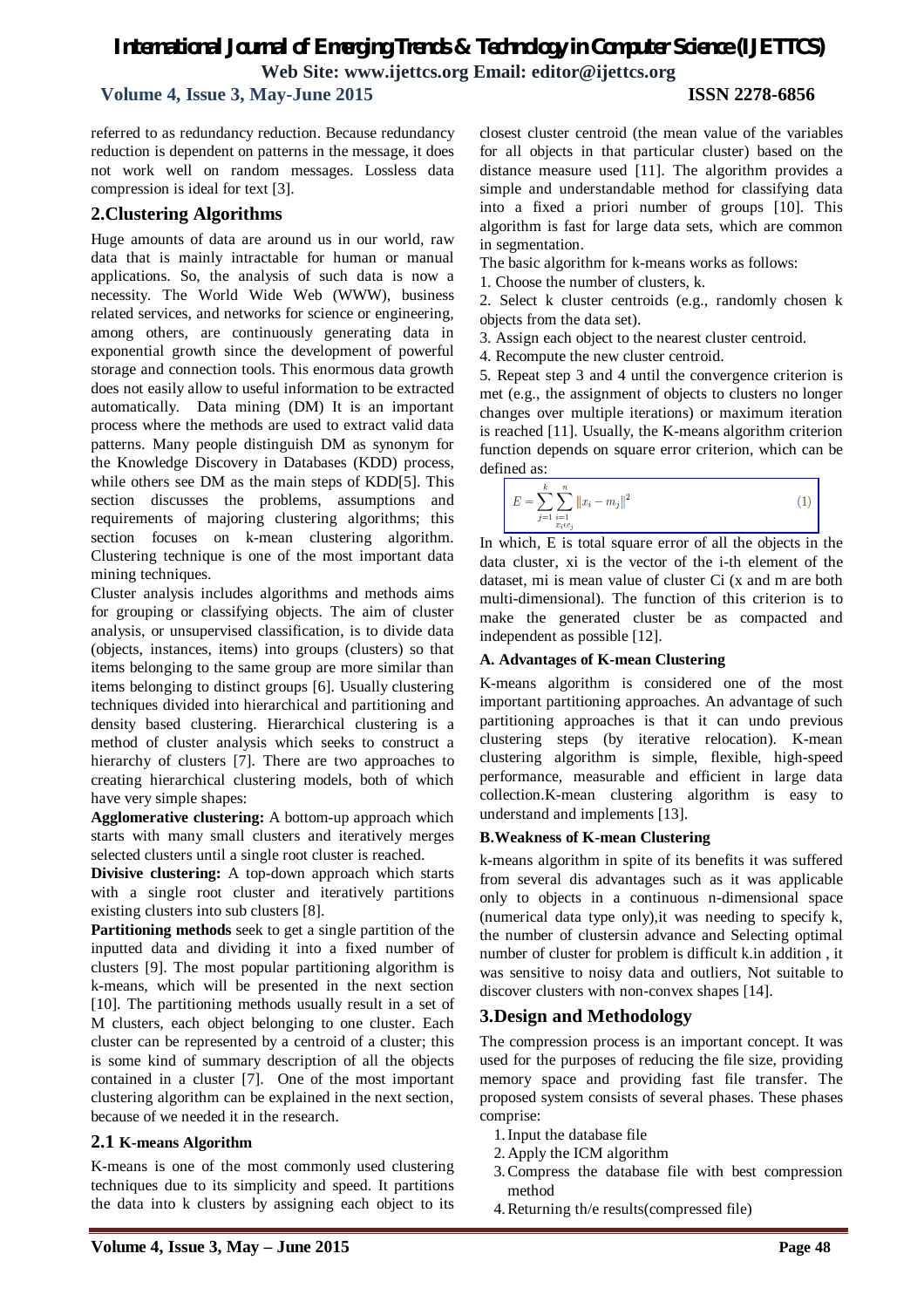**Volume 4, Issue 3, May-June 2015 ISSN 2278-6856**

**Phase 1:** This phase includes selecting the database file is input to ICM and the best identified compression algorithm. The inputted database could contained any type of data (numerical data, text data,….etc).

**Phase 2:** This phase discusses the selection the optimal compression method. The ICM algorithm was used for this purpose. The ICM algorithm depends on extracted features. The feature was extracted from the inputted database by analyzing the inputted database. Also, this algorithm depends on several conditions used to specify best compression method (k-mean, k-mean with medium probability and k-mean with maximum gain ratio). Each one of these algorithms depends on specific calculations to specify the centers for the clusters.

**Phase 3:** The ideal compression method was determined in the previous phase. The best compression method can be applied to the inputted database in this phase.

**Phase 4:** The results of the compression algorithm are recorded at this phase. The final results represent compressed file contains database data in clusters form. The proposed system can be explained in the following architecture.



**Figure 1:** Proposed System Architecture

#### **4.The Proposed System**

The system consists of two parts. One of them for decision maker and this part is depended on analysis the database and features extraction and the second part for compression and decompression operation.

#### **4.1 The ICM System Architecture**

The new proposed ICM system is used to select best one of compression algorithms which can be used for the compression purpose. The structure of the ICM system starts by taking the database file that represents the input to the compression algorithm and then the ICM begins analysis to this database. In this system the database features have been extracted after analyzing the database. These features comprise number of columns, number of rows, number of clusters and total words length in each column. These features have been used to specify best compression method, which can be used to compress the database. There are several conditions also used in determining the optimal compression method.

The ICM system depends on min-max removal. This means remove the columns with minimum number of clusters then remove the columns with maximum number of clusters until remain one column. The information of this column used to specify the best compression method according to the following formulas:-

$$
Result = \frac{n+1}{r} \quad \dots \quad (2)
$$

N=number of clusters

L=words length in each column

R= number of rows in the database file

 $C=$  number of columns

 $Y = r * c$  ..... (3)

The results of this system were compared after doing manual execution for each one of the compression algorithm. The ideal compression method was specified according to the decompression time, compressed file size and the compression time sequentially.The ICM steps can be explained in the following algorithm:

**Input:** database file to be compressed

**Output:** best compression method

**Begin:**

**Step1:** feature extraction (find the number of columns, number of rows, number of clusters and total words length in each column).

**Step2:** while number of columns >1 do

Find the column with minimum number of clusters let it x

Find the column with maximum number of clusters let it z

Remove x

Remove z

Until still one column with its features

End while

**Step3:** apply equations number  $(2, 3)$ 

**Step4:** evaluation conditions

If results<1 then k-mean with medium probability is best Call k-mean with medium probability algorithm

Else if  $L < v$  then k-mean with maximum gain ratio is best Call k-mean with maximum gain ratio algorithm

Else k-mean is best

Call k-mean algorithm

End if

**End**.

The decision maker was made during database analysis depending on the database features. This means decision maker was not made after doing the compression operation using the three clustering compressing algorithm. The ICM system can be explained in the following figure.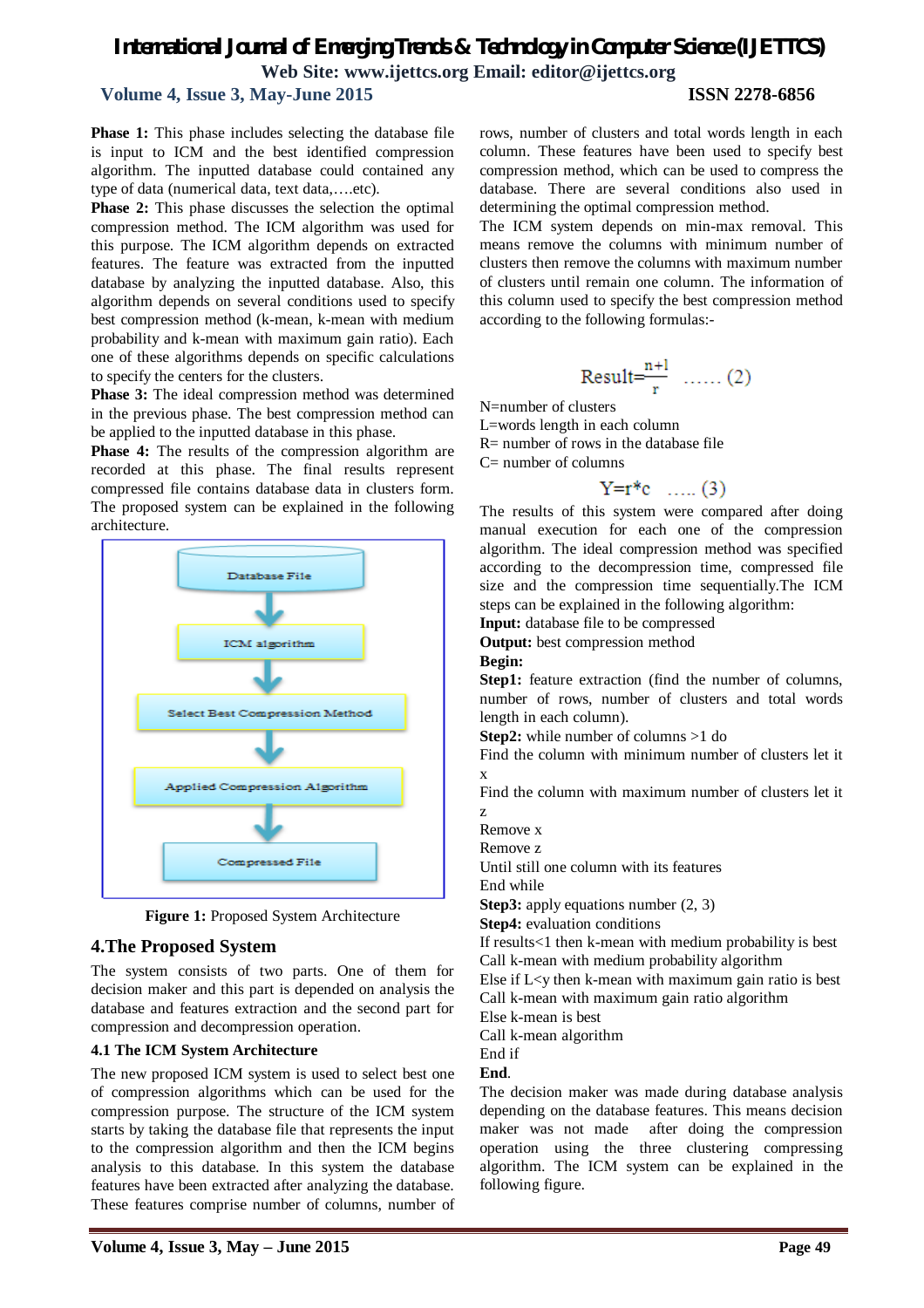**Volume 4, Issue 3, May-June 2015 ISSN 2278-6856**

# Feature Extraction a Esta Database Feature Database File  $\overline{M}$ End of  $\overline{N}$ **YFS** Min-max remo Evaluation condition Output best compression<br>method

**Figure 2:** Structure Of The ICM Algorithm

### **4.2 Compression Algorithms**

In this research there are three intelligent compression algorithms two of them new proposed compression algorithm and the other one from my previous practice. The general structure for the compression algorithm explained in the below figure.



**Figure 3:** Compression Operation

The numbers of clusters in this research have been specified in dynamic form. The general structure for these algorithms is same in side of distributing data on the clusters, but the difference in specifying the centers of the clusters, and the number of the clusters.

The clusters centers are specified in each algorithm in different ways depending on special calculations for each algorithm. In these algorithms were solving the problems of conventional k-means algorithm. These algorithms are dealing with any type of data (text, numerical, categorical, date and etc.). The conventionalk-means algorithm was dealing with numerical data type only.The traditionally k-means algorithm has been updated by using three algorithms to improve the performance and to make it matching with inputted data. These are improved k-means, K-means with medium probability and K-means with maximum gain ratio.The K-means with medium probability produced better classification than the improved k-means algorithm. The clusters size may be balanced not very large and not very small in the same database data. The improved k-means can be produced very large and very small clusters in the same database data. For example using database of 100 records and 6 columns the result of improved k-means algorithm is clusters of size  $(8, 32, 1, 39, 19, \text{ and } 1)$  records. While the K-means with medium probability can be produced clusters of size (17,,4 74,8 ,2 ,4236, 14 … etc.) records and the K-means with maximum gain ratio will be produced clusters of size (2, 1, 1, 5, 6, 1, 2, 2, ….etc.) records. The K-means with maximum gain ratio has been considered as a hybrid approach of clustering and classification method and it was resulted in more accurate classification and a large number of clusters. The improved k-means algorithm produced lesser number of clusters than the two proposed algorithm, while the K-means with medium probability introduced balanced number of clusters. According to the conducted experiments the K-means with maximum gain ratio algorithm has been taken more time for compression operation than the other two algorithms. The time is taken for gain ratio calculation. The modified improved k-means algorithm explained in the following sections.

### **4.2.1 Improved K-means Algorithm**

This is the first compression algorithm used to compress the database. Improved k-means algorithm represents my previous practice. In this algorithm the attributes was selected according to the largest repetition attribute (minimum number of clusters), regardless of the words length that are available in these attributes.

The database was entered to the algorithm; the database was analyzing to extract the important features of that database. Next, repetition for each column is calculated. The results of this calculation were compared and columns with maximum repetition are selected. These attributes were used to generate the centers of clusters. The centers of the clusters and the numbers the clusters determined in dynamic way. Finally the data of remaining columns was distributed on the clusters according to the shared center. The number of records in each cluster is varying from one cluster to another.Improved K-means algorithm can be explained in the following steps:

**Input:**initially input the database file to be compressed.

**Output:** is the compressed file.

#### **Begin:**

**Step1:** features extraction (extract database features such as number of columns, number of rows, number of occurrences for each word in each column, and number of clusters).

**Step2:** selection of the columns with maximum repetition value.

**Step3:** generate clusters centers from these selected columns.

**Step4:** find number of the remaining columns (unselected columns) let it X.

**Step5:** assign each record in X to the cluster that belongs to it according to that clusters centers.

**Step6:** register the clusters centers and its data to the compressed file.

**End.**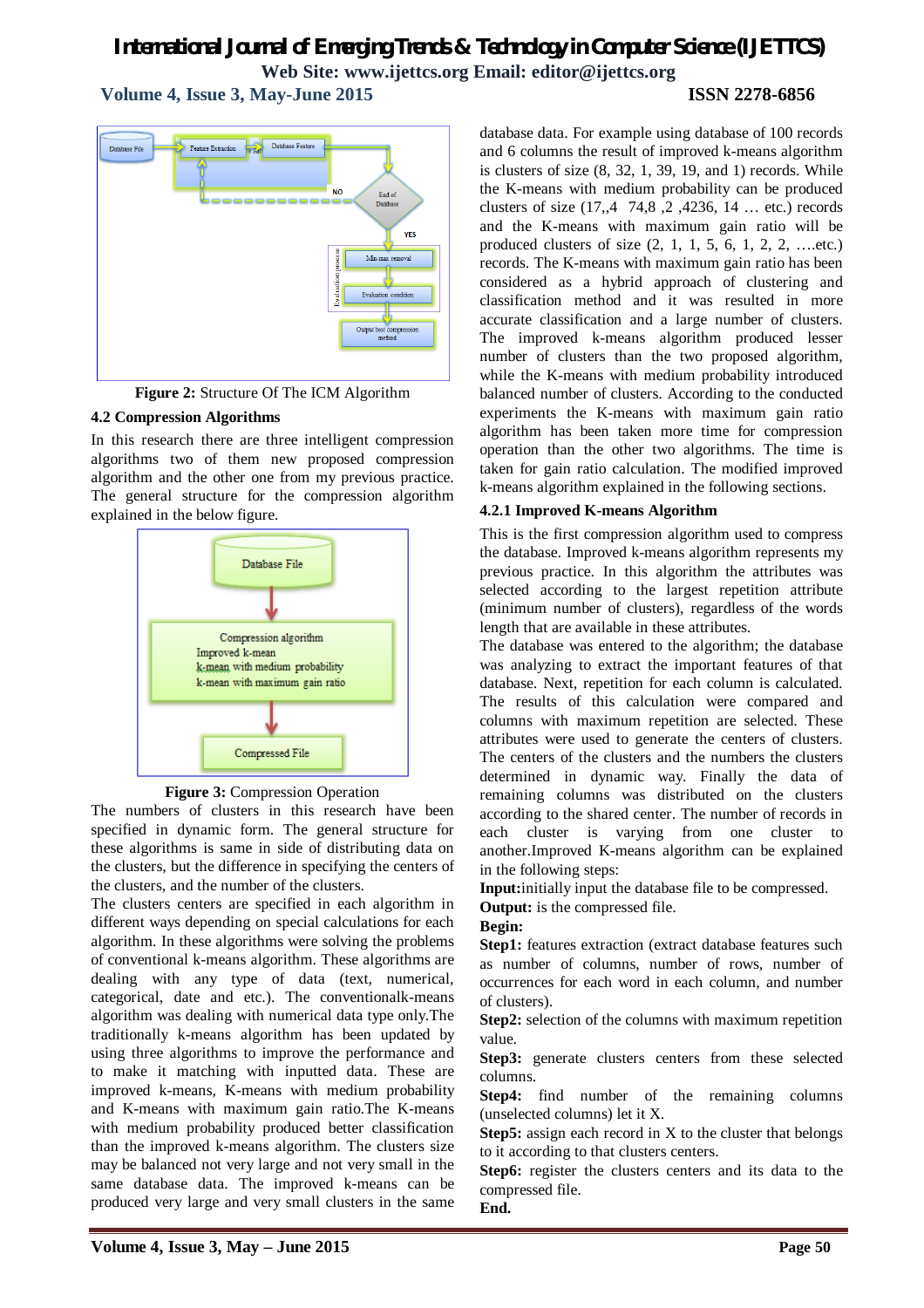### **Volume 4, Issue 3, May-June 2015 ISSN 2278-6856**

The new proposed compression algorithms (K-means with medium probability and K-means with maximum gain ratio) were discussed in the next section. The Kmeans with medium probability and K-means with medium probability algorithms act as a modified algorithm to the traditional k-means and improved kmeans algorithm.

#### **4.2.2 K-means With Medium Probability**

This algorithm is the second compression algorithm. It was used the maximum and medium values of repetition probability instead of using only maximum repetition values. This algorithm is same as to the previously discussed algorithm (k-means algorithm) in the parts of data analysis and data distribution. But it is different in the selecting the centers of the clusters; because of in this algorithm the medium probability with maximum probability was used determining the columns. Also, there is another similarity the centers of the clusters and the number of the clusters determined dynamically. The specified columns are used to generate the centers of the clusters. Next, the clusters centers and the clusters numbers are extracted which could be used to aggregate the database data. Finally the remaining columns data could be distributed on the extracted centers. The clusters size is not similar. The records (rows) are belonging to one cluster and not belonging to another cluster depending on special identifier.K-means with medium probability of occurrence algorithm illustrated in the following steps:

**Input:** initially input the database file to be compressed.

**Output:**compressed file.

#### **Begin:**

**Step1:** features extraction (extract database features such as number of columns, number of rows, number of occurrences for each word in each column, and number of clusters).

**Step2:** selection of the columns with maximum and medium repetition value.

Step3: generate clusters centers from these selected columns.

**Step4:** find number of the remaining columns (unselected columns) let it X.

**Step5:** assign each record in X to the cluster that belongs to it according to that clusters centers.

**Step6:** register the clusters centers and its data to the compressed file.

#### **End.**

#### **4.2.3 K-means With Maximum Gain Ratio**

This is the final compression method used in this research to compress the database file. K-means with maximum gain ratio algorithm is hybrid between classification and clustering techniques. It was using the maximum repetition value with maximum gain ratio in determining the columns that are used in clusters centers generation. This is the difference about the previously discussed algorithms. This algorithm similar to the previously discussed compression algorithms in the

aspects of data distribution, data analysis and features extraction.

In first step of the extraction features the columns with maximum repetition extracted. The next step, the gain ratio is calculated for the remaining columns except the column that has largest repetition value (minimum number of clusters) and the column that has identifier (primary key).

The gain ratio can be calculated according to these equations:

Pi = number of class (words) occurrence / total number of rows

Entropy(S) =∑i Pi log2 Pi ................ (4)

Pi is the probability of class i

The entropy is 0 if all members of S belong to the same class. The range of entropy is 0 (best classification) to 1 (random classification).

$$
I(S, A) = \sum_{i} \frac{|Si|}{|S|} \times Entropy(Si) \dots \dots \dots (5)
$$

Si is the number of rows that contain class i S is the total number of rows

Gain(S, A) =Entropy (S) –I (S, A) ... (6)

K-means with maximum gain ratio can be explained in the following algorithm:

**Input:** initially input the database file to be compressed.

**Output:** compressed file.

#### **Begin:**

**Step1:** features extraction (extract database features such as number of columns, number of rows, number of occurrences for each word in each column, and number of clusters).

**Step2:** calculate gain ratio value for each column except identifier column and the maximum repetition value column (the decision attribute). The gain ratio calculated according to the following steps:

1-Attribute selection

2- Entropy calculated according to eq.4

3-Information Gain calculated according to eq.5

4-Gain Ratio calculated according to eq.6

**Step3:** selection of the columns with maximum and medium repetition value.

Step4: generate clusters centers from these selected columns.

**Step5:** find number of the remaining columns (unselected columns) let it X.

**Step6:** assign each record in X to the cluster that belongs to it according to that clusters centers.

**Step7:** register the clusters centers and its data to the compressed file.

**End.**

At this research the three compression algorithms are similar in the behavior of distributing data and analyzing data, but they are different in selecting the centers of the clusters. Also, the ICM algorithm was discussed. It was used for the purpose of determine best compression algorithm and from this the best centers are determined.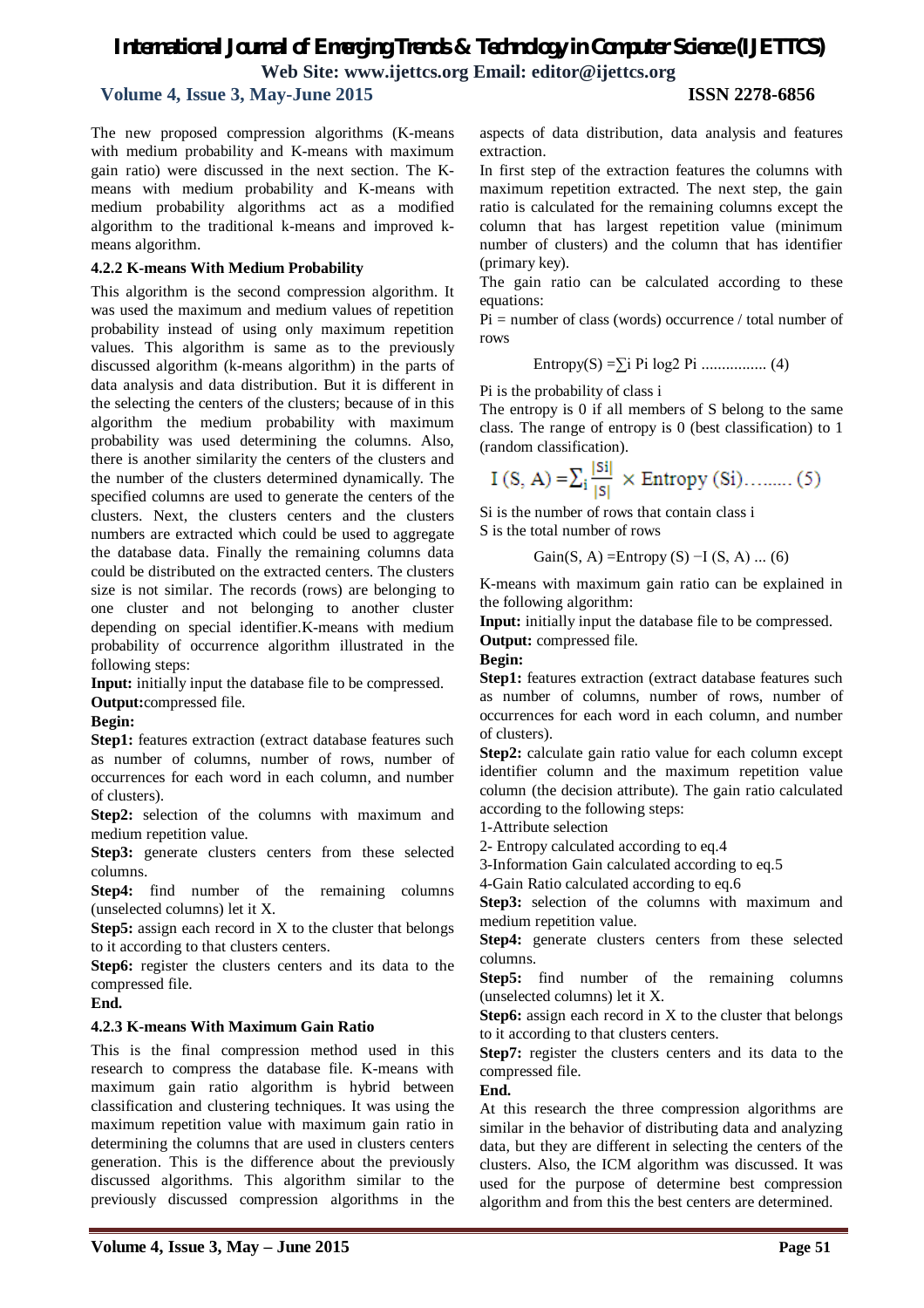**Volume 4, Issue 3, May-June 2015 ISSN 2278-6856**

#### **4.3 The proposal for Decompression Operation**

In this research we proposed a way for storing data after compression the database file which is applicable to open by using one method. This provides easy to use for the beneficiary. Any file arrives to the beneficiary and this file was compressed using the improved k-means algorithm or the modified algorithms, this file can be opened in one behavior.

In the previous section the compression operation was explained. This section studies how to retrieve the original database file by using decompression algorithm. This research explains one decompression algorithm used to decompress the compressed files, which was resulted from applying any one of the three discussed compression algorithm. The decompression algorithm was done in reverse order of the compression operation. The lossless compression algorithm must be used, so decompressed file must be exactly similar to the original database file because of the database contain several data types (text, numerical,…etc).The structure of the decompression operation is described in the figure below.



**Figure 4:**Decompression Operation

Decompression algorithm steps can be explained in the following figure.



**Figure 5:** Decompression Algorithm Stages

In decompression operation, firstly the features of database were extracted. Next, the clusters data extracted. This operation continues until reaching the end of the compressed file. After that new database is generated and it is filled with this data. At this algorithm the original database was retrieved. The decompression time was computed and the results are compared.

Decompression algorithm can be explained in the following steps:

**Input:** initially input the final output from the compression algorithm to be decompressed.

**Output:** display the final retrieved database (exactly same as original database) to the user

#### **Begin:**

**Step1:** assign the input from step1 to the decompression algorithm (analysis data set) to extract database features and data (columns number, rows number, columns header name and database records).

**Step2:** create new database file.

**Step3:** create new table (tables) in the created database file.

**Step4:** alter table and add the extracted columns to it.

**Step5:** fill the database by adding the fields to the tables. **End.**

### **5.Results and Discussion**

This section discusses the results generated by the proposed system. The proposed system was applied on different data sets for different data types, and was conducted different experiments to specify the performance of the proposed system.

The proposed system performance was evaluated by using four parameters and these are:

1) **Decompression time:** decompression time is defined as the time that was consumed to retrieve the original database.

2) **Compression size:** compression size is defined as the file size after applying compression algorithm on the original file.

3**) Compression time:** compression time is defined as the time consumed to compress the database file.

4) **Saving percentage:** saving percentage is defined as the decreasing percentage of the original file. This computed using the following formulas:

Saving percentage=1-(
$$
\frac{\text{compressed file size}}{\text{original file size}}
$$
) \* 100 .........(7)

The proposed system results show in the following tables. The following tables and graphs represent the comparison results for the proposed algorithms four parameters. Notes that the tables contain some terms like:

K-means with med prob=k-means with medium probability,

K-means with gain ratio= k-means with maximum gain ratio.

Table (1) shows the detailed information for the tested datasets such as number of columns and number of rows in each database.

| Detail information for tested dataset |                   |                |  |  |
|---------------------------------------|-------------------|----------------|--|--|
| databae name                          | number of columns | number of rows |  |  |
| dept                                  | 6                 | 100            |  |  |
| niaid                                 | 9                 | 100            |  |  |
| <b>LMGIS</b>                          | 12                | 539            |  |  |
| niaid2248                             | 9                 | 2248           |  |  |
| hospital                              | 20                | 498            |  |  |
| DWC-job                               | 8                 | 3679           |  |  |
| enwiki                                | 12                | 3253           |  |  |
| depth10000                            | 6                 | 10000          |  |  |
| bacteria                              | 6                 | 4894           |  |  |

**Table 1:** Dataset Information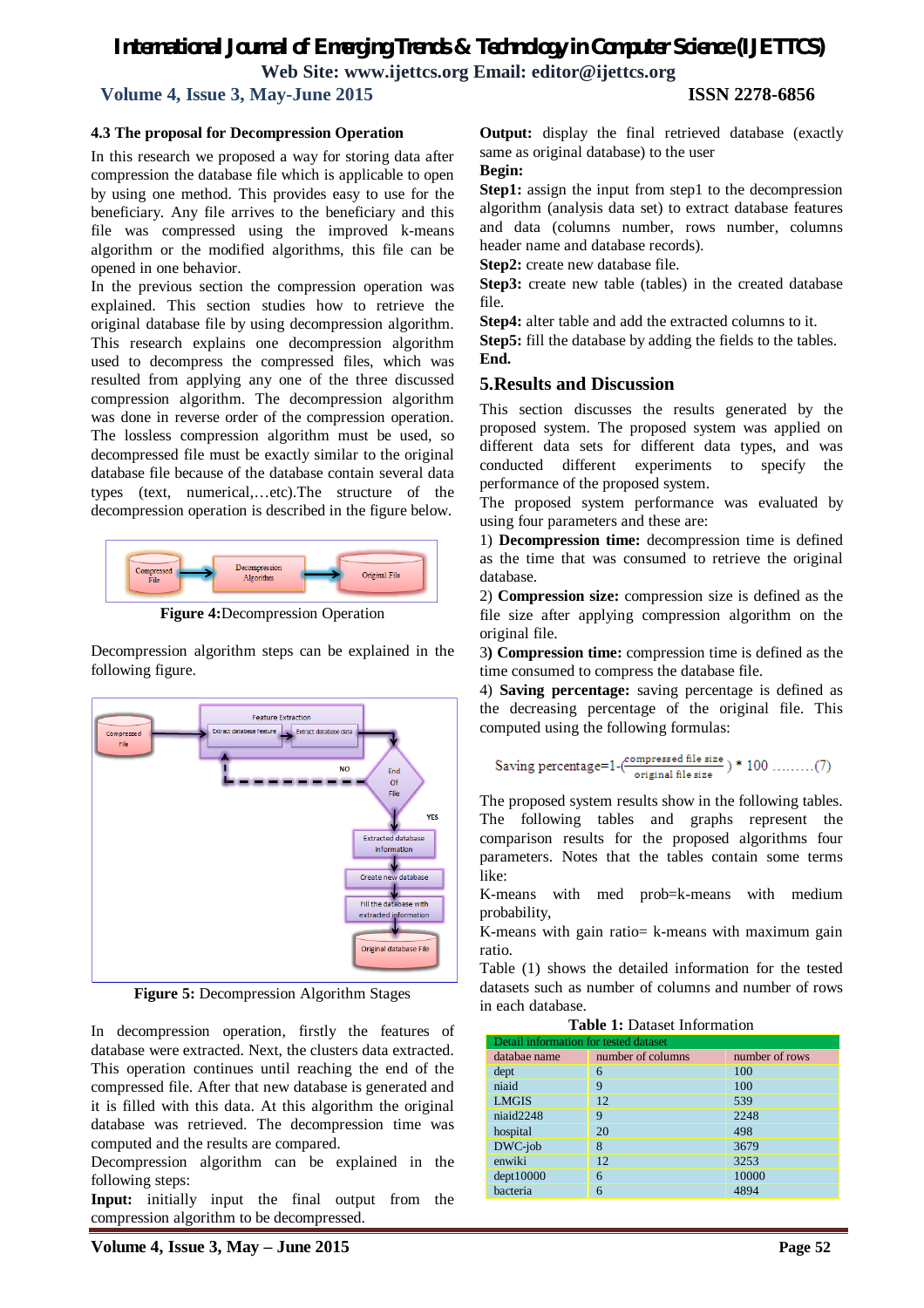# *International Journal of Emerging Trends & Technology in Computer Science (IJETTCS)* **Web Site: www.ijettcs.org Email: editor@ijettcs.org Volume 4, Issue 3, May-June 2015 ISSN 2278-6856**

 $\overline{d}$  $n$ 

**Table 2:** Compressed File Size And Original File Size Compressed fle size

|              | orginal DB |         | k-means with med. | k-means<br>with<br>gain |
|--------------|------------|---------|-------------------|-------------------------|
| databae name | size       | k-means | prob.             | ratio                   |
| Dept         | 356        | 7       |                   | 7                       |
| Niaid        | 372        | 12      | 12                | 12                      |
| <b>LMGIS</b> | 564        | 107     | 107               | 105                     |
| niaid2248    | 900        | 239     | 269               | 283                     |
| hospital     | 932        | 130     | 130               | 132                     |
| Enwiki       | 1236       | 197     | 202               | 218                     |
| DWC-job      | 1440       | 441     | 381               | 381                     |
| dept10000    | 2512       | 619     | 503               | 701                     |
| Bacteria     | 2748       | 979     | 1073              | 979                     |

The above table explains a comparison for compressed file size results after applying compression algorithms and the original file size.



**Figure 6:** Compressed File Size Vs Original File Size

Table (3) presents the saving percentage when using the three compression algorithms separately.

**Table 3:** Resulted Saving Percentage Of The Proposed Algorithms

| saving percentage |         |                         |                   |  |  |
|-------------------|---------|-------------------------|-------------------|--|--|
|                   |         | with<br>med.<br>k-means | k-means with gain |  |  |
| databae name      | k-means | prob.                   | ratio             |  |  |
| dept              | 98.00%  | 98.00%                  | 98.00%            |  |  |
| niaid             | 97.00%  | 97.00%                  | 97.00%            |  |  |
| <b>LMGIS</b>      | 81.00%  | 81.00%                  | 81.40%            |  |  |
| niaid2248         | 73.00%  | 70.00%                  | 69.00%            |  |  |
| hospital          | 86.10%  | 86.10%                  | 85.80%            |  |  |
| enwiki            | 84.00%  | 83.60%                  | 82.40%            |  |  |
| DWC-job           | 69.40%  | 73.50%                  | 73.50%            |  |  |
| dept10000         | 75.40%  | 80.00%                  | 72.10%            |  |  |
| bacteria          | 64.00%  | 61.00%                  | 64.00%            |  |  |



**Figure 7:** Saving Percentage Corresponding to the Original Database

In figure (7) and table (3) it is clear that the maximum saving percentage is 98% and minimum saving percentage is 61% for the databases that have been tested.

|                 |                             | <b>Table 4: Retrieved Database Size</b> |                |                                  |                                        |
|-----------------|-----------------------------|-----------------------------------------|----------------|----------------------------------|----------------------------------------|
|                 | Retrivedys original DB size |                                         |                |                                  |                                        |
| databae<br>name | orginal<br>DB size          | retrived<br>DB size                     | $k -$<br>means | k-means<br>with<br>med.<br>prob. | $k-$<br>means<br>with<br>gain<br>ratio |
| Dept            | 356                         | 240                                     | 7              | 7                                | 7                                      |
| Niaid           | 372                         | 240                                     | 12             | 12                               | 12                                     |
| LMGIS           | 564                         | 485                                     | 107            | 107                              | 105                                    |

niaid2248 900 768 239 269 283 hospital 932 768 130 130 132 enwiki 1236 1034 197 202 218 DWC-job 1440 1148 441 381 381 dept10000 2512 1696 619 503 701 bacteria 2748 2611 979 1073 979



**Figure 8:** Retrieved and Compressed Database Size Vs Original Database Size

From table (4) and figure (8) we notice the recovered database size is smaller than the original database size because of the original database consists of storages area for deleted fields. When decompress the compressed files, the recovered database is exactly same as the original database but with no spaces for deleted fields. So the files size after decompressed it may be lesser than the original files size because of providing the deleted fields spaces.

Table (5) presents the time that has been possessed for compression operation by using the three compression algorithms.

| Table 5: Compression Time |  |  |  |
|---------------------------|--|--|--|
|---------------------------|--|--|--|

| Compression time |         |                         |                 |  |  |
|------------------|---------|-------------------------|-----------------|--|--|
|                  |         |                         | with<br>k-means |  |  |
| databae name     | k-means | k-means with med. prob. | gain ratio      |  |  |
| dept             | 5.3     | 5.8                     | 13              |  |  |
| niaid            | 8       | 7                       | 25              |  |  |
| <b>LMGIS</b>     |         | 7                       | 145             |  |  |
| niaid2248        | 10      | 8                       | 820             |  |  |
| hospital         |         | 6                       | 180             |  |  |
| enwiki           | 9       | 7                       | 1020            |  |  |
| DWC-job          | 11      | 5                       | 600             |  |  |
| dept10000        | 8       | 19                      | 145             |  |  |
| bacteria         |         | 160                     | 2705            |  |  |



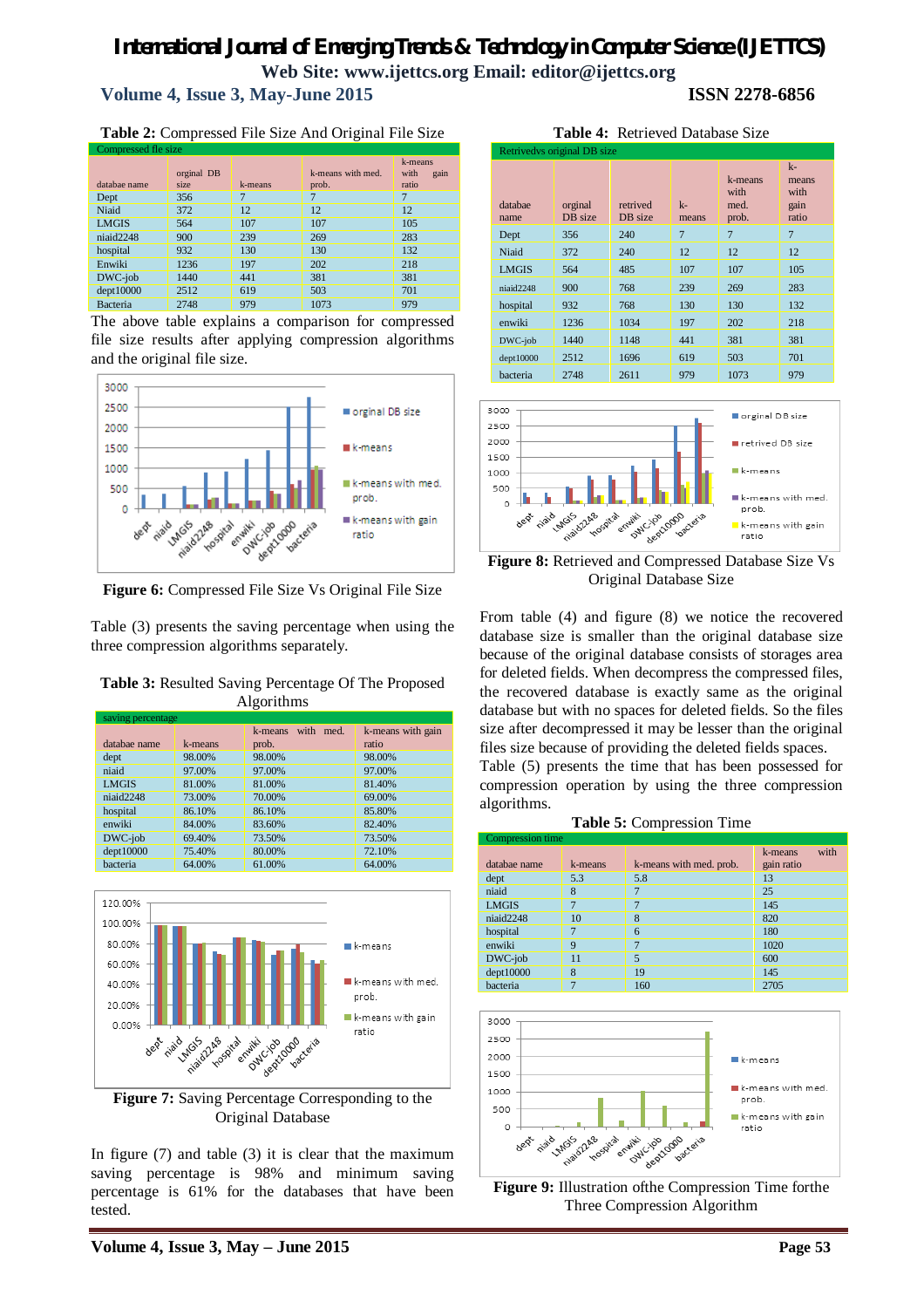**Volume 4, Issue 3, May-June 2015 ISSN 2278-6856**

#### **Table 6:** Decompression Time

| Decompression time |         |                         |                   |  |  |
|--------------------|---------|-------------------------|-------------------|--|--|
|                    |         |                         | k-means with gain |  |  |
| databae name       | k-means | k-means with med. prob. | ratio             |  |  |
| Dept               | 10      | 11.3                    | 11.3              |  |  |
| Niaid              | 14.2    | 14.1                    | 14.4              |  |  |
| <b>LMGIS</b>       | 10      | 6                       | 7                 |  |  |
| niaid2248          | 240     | 228                     | 256               |  |  |
| Hospital           | 90      | 90                      | 94                |  |  |
| Enwiki             | 480     | 480                     | 480               |  |  |
| DWC-job            | 410     | 393                     | 400               |  |  |
| dept10000          | 840     | 820                     | 478               |  |  |
| Bacteria           | 352     | 353                     | 352               |  |  |

The table above defines the decompression time consumed to decompress the compressed file. The time is measured in seconds for both compression and decompression operation.





The above graph is made on the basis of table (6). The above table and graph are discussed the comparison of decompression time which is consumed to recover the original file that was compressed by using the proposed algorithms.

Finally the ICM information and determined method is explained in the below table and figure corresponding to the database size.

| 7                          |                                    |                                  |                              |                                                           |                                          |
|----------------------------|------------------------------------|----------------------------------|------------------------------|-----------------------------------------------------------|------------------------------------------|
| databae<br>name            | numbe<br>$\sigma$ f<br>r<br>column | numbe<br>$\sigma$ f<br>r<br>rows | orginal<br><b>DB</b><br>size | <b>ICM</b><br>time<br>$\mathbf{n}$<br>seconds.millisecnds | ICM<br>selection                         |
| dept                       | 6                                  | 100                              | 356                          | 1.3                                                       | k-means                                  |
| niaid                      | 9                                  | 100                              | 372                          | 1.6                                                       | k-means<br>with<br>medium<br>probability |
| <b>LMGIS</b>               | 12                                 | 539                              | 564                          | 1.7                                                       | k-means<br>with<br>maximum<br>gain ratio |
| niaid2248                  | 9                                  | 2248                             | 900                          | 1.8                                                       | k-means<br>with<br>medium<br>probability |
| hospital                   | 20                                 | 498                              | 932                          | 1.8                                                       | k-means<br>with<br>medium<br>probability |
| enwiki                     | 12                                 | 3253                             | 1236                         | 1.5                                                       | k-means<br>with<br>medium<br>probability |
| DWC-job                    | 8                                  | 3679                             | 1440                         | $\overline{4}$                                            | k-means<br>with<br>medium<br>probability |
| Dept1000<br>$\overline{0}$ | 6                                  | 10000                            | 2512                         | 1.8                                                       | k-means<br>with<br>medium<br>probability |
| <b>bacteria</b>            | 6                                  | 4894                             | 2748                         | $\overline{2}$                                            | k-means                                  |

| Table 7: Best Selected Depends on the ICM System |  |
|--------------------------------------------------|--|
|--------------------------------------------------|--|

From the above table it is clear the best compression algorithm is achieved by applying the ICM system. Results have been compared manually by using the three compression algorithms. The ICM system has achieved dynamic selection for the best compression method.

### **6.Conclusion**

- 1.The traditional k-means algorithm has dealt with numerical data type only and needing to specify number of the clusters from the user. These limitations of traditional k-means algorithm have been overcome by the proposed system. The proposed clustering algorithms deals with any type of data and do not need specifying the number of clusters from the user, instead of that, it is determined the number of clusters dynamically. The decompression algorithm operated in dynamic way.
- 2.The problem with conventional compression algorithm each compression algorithm was needed to a decompression algorithm (two compression algorithms needed two decompression algorithm). We proposed one decompression algorithm which is used to decompress all the files that were compressed in any one of the three compression algorithms. This feature provided facilities to the user which simplifying to them decompression operation. Various experiments have been made on different databases. These databases consist of different data types such as (number, text, date….etc.).
- 3.The ICM method can be solved the problem of selecting best compression method. Instead of applying each algorithm on the database and comparing the results for them and this would be taken much time. The ICM system takes a small time to select best compression algorithm depending on the database analysis and not on the applying the three compression algorithms. From the experiments ICM shows very good results in terms of dynamic selecting of optimal compression algorithm. The ICM system was based on several conditions to achieve optimal selection. The performance of compression algorithms is evaluated depending on some measurements such as decompression time, compressed file size, saving percentage and compression time sequentially.
- 4.The ICM method was solved the problem of selecting best centers for the database clusters by determining best compression clustering method.

### **Reference**

- [1]. Mark Nelson, "The Data Compression Book", 2nd edition, Cambridge, MA 02139, IDG Books Worldwide, Inc.).
- [2]. David Salomon,Giovanni Motta ,David Bryant, "Data Compression The Complete Reference", 4th Edition, Springer-Verlag London, 2007.
- [3]. Amandeep Singh Sidhu,Er. MeenakshiGarg, "Research Paper on Text Data Compression Algorithm using Hybrid Approach", C.S.E. & Guru Kashi University, Talwandi Sabo, Bathinda, Punjab,

**Volume 4, Issue 3, May – June 2015 Page 54**